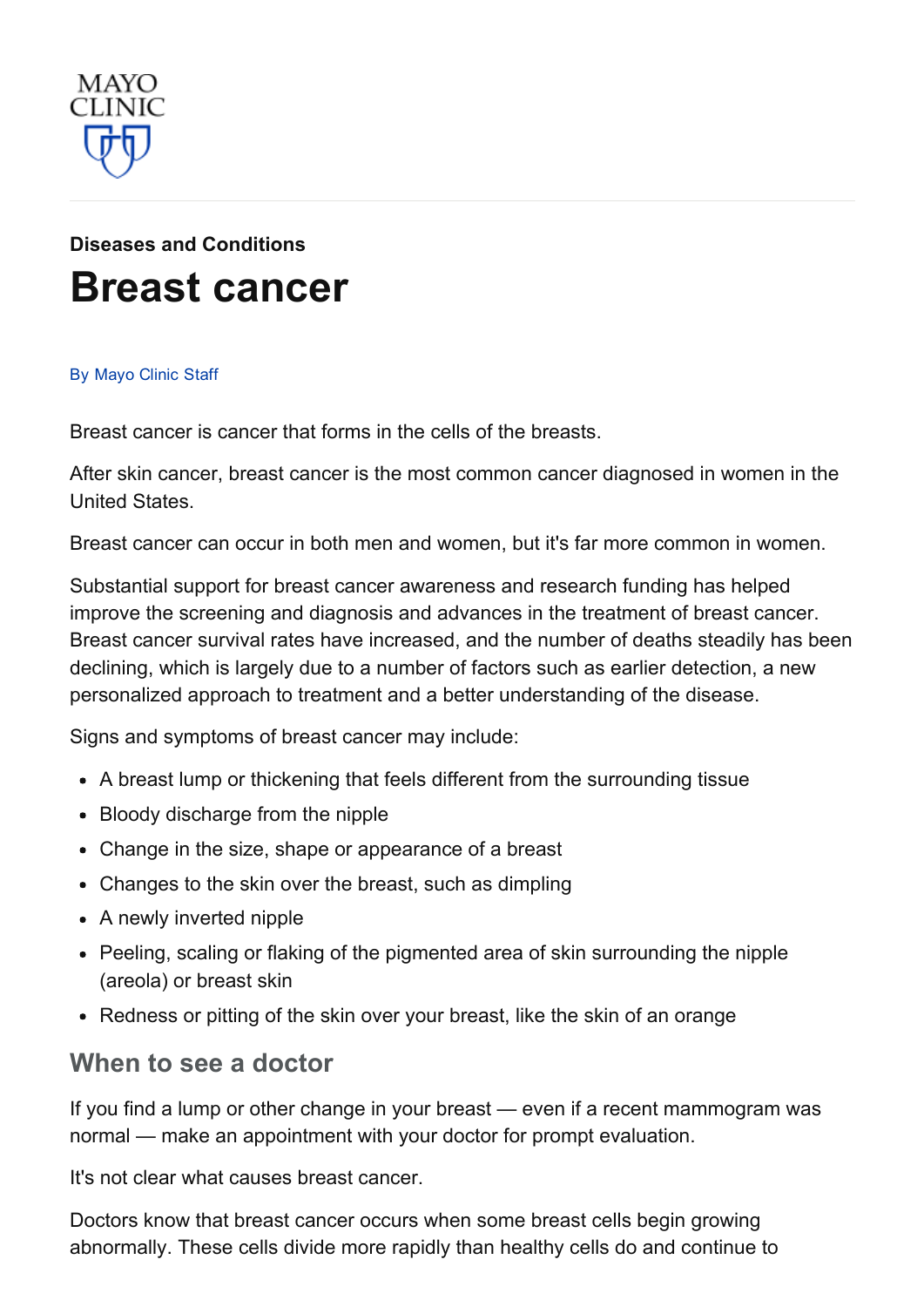accumulate, forming a lump or mass. The cells may spread (metastasize) through your breast to your lymph nodes or to other parts of your body.

Breast cancer most often begins with cells in the milk-producing ducts (invasive ductal carcinoma). Breast cancer may also begin in the glandular tissue called lobules (invasive lobular carcinoma) or in other cells or tissue within the breast.

Researchers have identified hormonal, lifestyle and environmental factors that may increase your risk of breast cancer. But it's not clear why some people who have no risk factors develop cancer, yet other people with risk factors never do. It's likely that breast cancer is caused by a complex interaction of your genetic makeup and your environment.

#### Inherited breast cancer

Doctors estimate that only 5 to 10 percent of breast cancers are linked to gene mutations passed through generations of a family.

A number of inherited mutated genes that can increase the likelihood of breast cancer have been identified. The most common are breast cancer gene 1 (BRCA1) and breast cancer gene 2 (BRCA2), both of which significantly increase the risk of both breast and ovarian cancer.

If you have a strong family history of breast cancer or other cancers, your doctor may recommend a blood test to help identify specific mutations in BRCA or other genes that are being passed through your family.

Consider asking your doctor for a referral to a genetic counselor, who can review your family health history. A genetic counselor can also discuss the benefits, risks and limitations of genetic testing with you and guide you on appropriate genetic testing.

A breast cancer risk factor is anything that makes it more likely you'll get breast cancer. But having one or even several breast cancer risk factors doesn't necessarily mean you'll develop breast cancer. Many women who develop breast cancer have no known risk factors other than simply being women.

Factors that are associated with an increased risk of breast cancer include:

- Being female. Women are much more likely than men are to develop breast cancer.
- Increasing age. Your risk of breast cancer increases as you age.
- A personal history of breast cancer. If you've had breast cancer in one breast, you have an increased risk of developing cancer in the other breast.
- A family history of breast cancer. If your mother, sister or daughter was diagnosed with breast cancer, particularly at a young age, your risk of breast cancer is increased. Still, the majority of people diagnosed with breast cancer have no family history of the disease.
- Inherited genes that increase cancer risk. Certain gene mutations that increase the risk of breast cancer can be passed from parents to children. The most common gene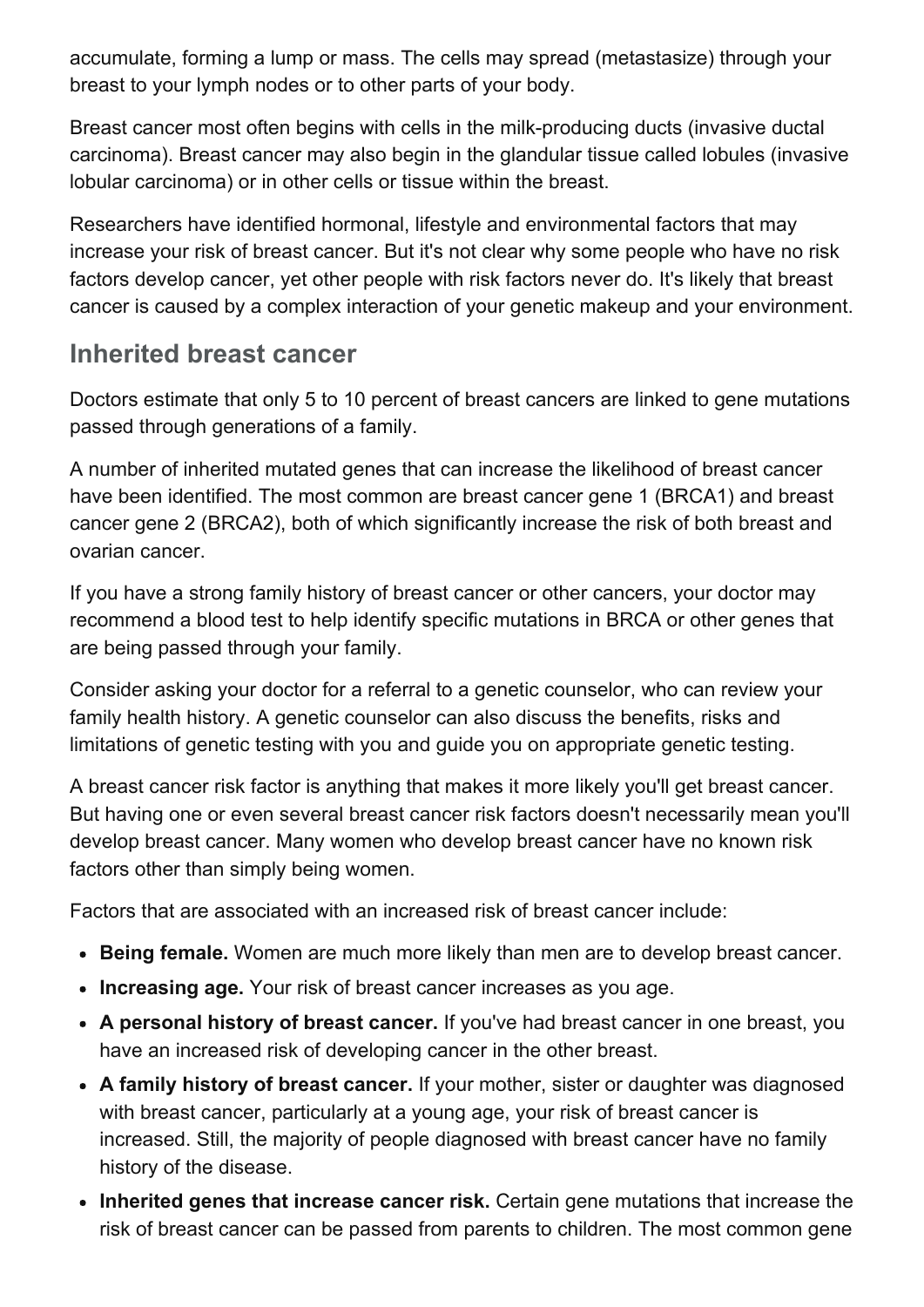mutations are referred to as BRCA1 and BRCA2. These genes can greatly increase your risk of breast cancer and other cancers, but they don't make cancer inevitable.

- Radiation exposure. If you received radiation treatments to your chest as a child or young adult, your risk of breast cancer is increased.
- Obesity. Being obese increases your risk of breast cancer.
- Beginning your period at a younger age. Beginning your period before age 12 increases your risk of breast cancer.
- Beginning menopause at an older age. If you began menopause at an older age, you're more likely to develop breast cancer.
- Having your first child at an older age. Women who give birth to their first child after age 35 may have an increased risk of breast cancer.
- Having never been pregnant. Women who have never been pregnant have a greater risk of breast cancer than do women who have had one or more pregnancies.
- Postmenopausal hormone therapy. Women who take hormone therapy medications that combine estrogen and progesterone to treat the signs and symptoms of menopause have an increased risk of breast cancer. The risk of breast cancer decreases when women stop taking these medications.
- Drinking alcohol. Drinking alcohol increases the risk of breast cancer.

Women with breast cancer may have appointments with their primary care doctors as well as several other doctors and other health professionals, including:

- Breast health specialists
- Breast surgeons
- Doctors who specialize in diagnostic tests, such as mammograms (radiologists)
- Doctors who specialize in treating cancer (oncologists)
- Doctors who treat cancer with radiation (radiation oncologists)
- Genetic counselors
- Plastic surgeons

#### What you can do to prepare

- Write down any symptoms you're experiencing, including any that may seem unrelated to the reason for which you scheduled the appointment.
- Write down key personal information, including any major stresses or recent life changes.
- Write down your family history of cancer. Note any family members who have had cancer, including how each member is related to you, the type of cancer, the age at diagnosis and whether each person survived.
- Make a list of all medications, vitamins or supplements that you're taking.
- Keep all of your records that relate to your cancer diagnosis and treatment.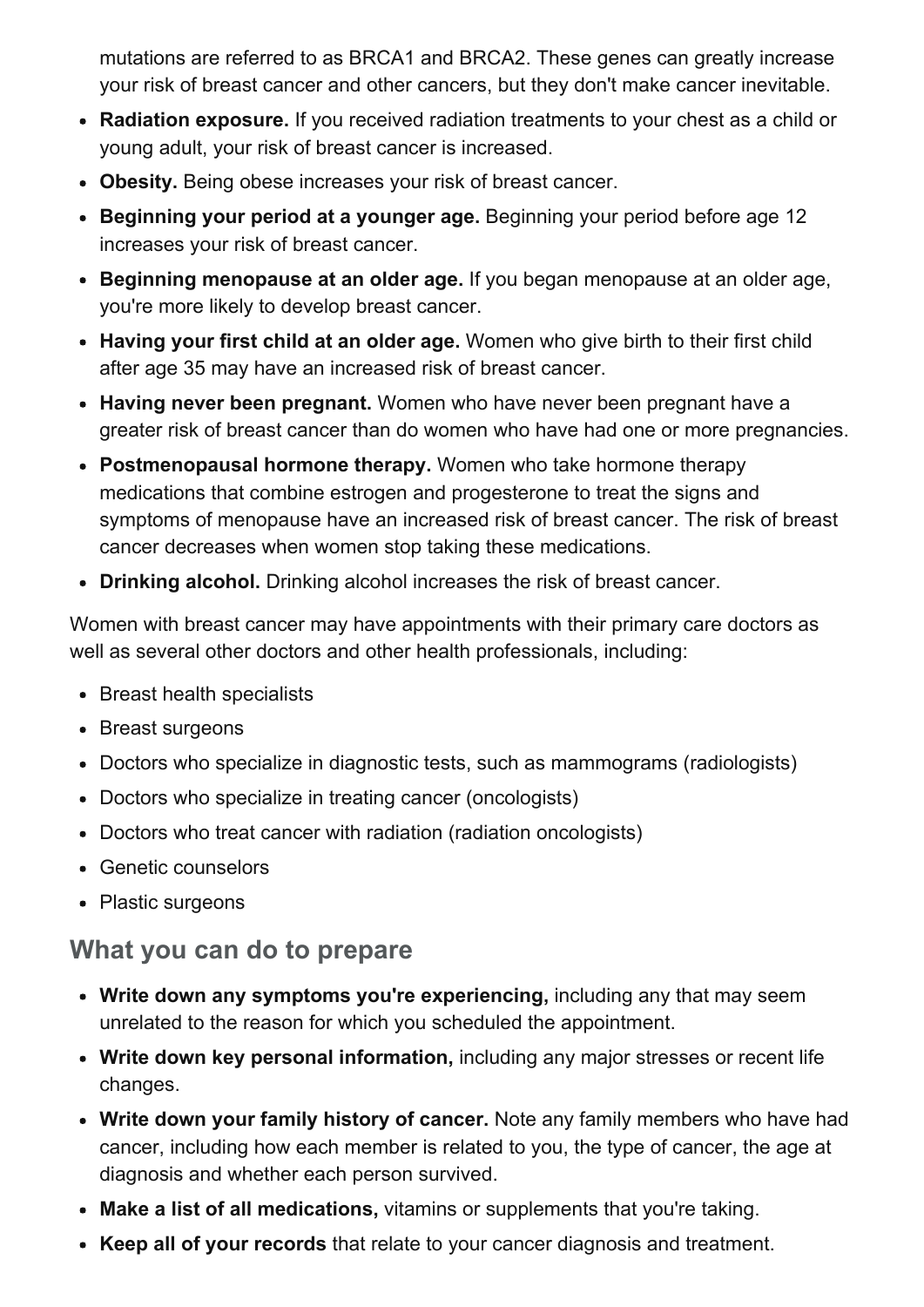Organize your records in a binder or folder that you can take to your appointments.

- Consider taking a family member or friend along. Sometimes it can be difficult to absorb all the information provided during an appointment. Someone who accompanies you may remember something that you missed or forgot.
- Write down questions to ask your doctor.

## Questions to ask your doctor

Your time with your doctor is limited, so preparing a list of questions will help make the most of your time together. List your questions from most important to least important in case time runs out. For breast cancer, some basic questions to ask your doctor include:

- What type of breast cancer do I have?
- What is the stage of my cancer?
- Can you explain my pathology report to me? Can I have a copy for my records?
- Do I need any more tests?
- What treatment options are available for me?
- What are the benefits from each treatment you recommend?
- What are the side effects of each treatment option?
- Will treatment cause menopause?
- How will each treatment affect my daily life? Can I continue working?
- Is there one treatment you recommend over the others?
- How do you know that these treatments will benefit me?
- What would you recommend to a friend or family member in my situation?
- How quickly do I need to make a decision about cancer treatment?
- What happens if I don't want cancer treatment?
- What will cancer treatment cost?
- Does my insurance plan cover the tests and treatment you're recommending?
- Should I seek a second opinion? Will my insurance cover it?
- Are there any brochures or other printed material that I can take with me? What websites or books do you recommend?
- Are there any clinical trials or newer treatments that I should consider?

In addition to the questions that you've prepared to ask your doctor, don't hesitate to ask additional questions that may occur to you during your appointment.

## What to expect from your doctor

Your doctor is likely to ask you a number of questions. Being ready to answer them may allow time later to cover other points you want to address. Your doctor may ask: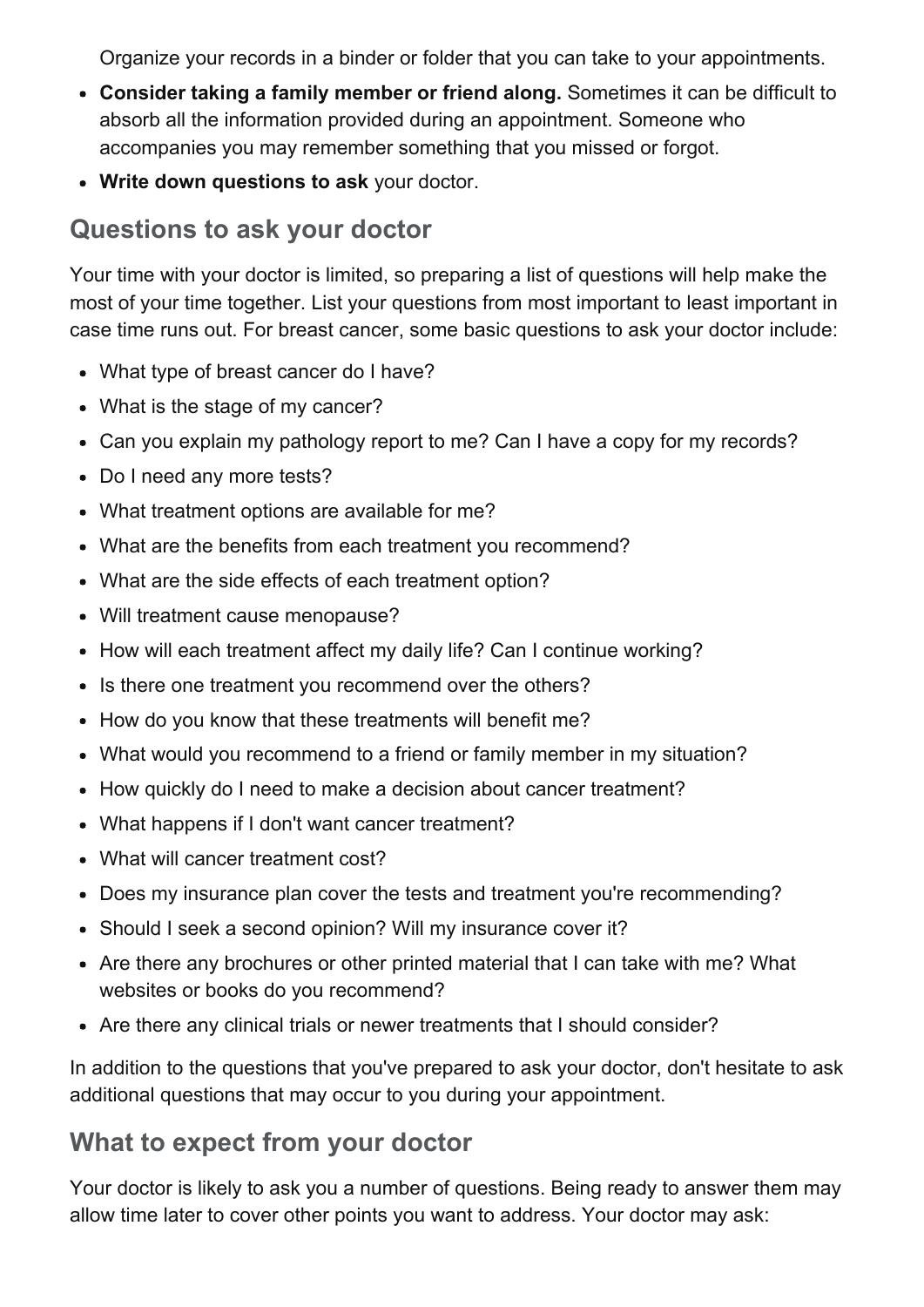- When did you first begin experiencing symptoms?
- Have your symptoms been continuous or occasional?
- How severe are your symptoms?
- What, if anything, seems to improve your symptoms?
- What, if anything, appears to worsen your symptoms?

Tests and procedures used to diagnose breast cancer include:

- Breast exam. Your doctor will check both of your breasts and lymph nodes in the armpit, feeling for any lumps or other abnormalities.
- Mammogram. A mammogram is an X-ray of the breast. Mammograms are commonly used to screen for breast cancer. If an abnormality is detected on a screening mammogram, your doctor may recommend a diagnostic mammogram to further evaluate that abnormality.
- Breast ultrasound. Ultrasound uses sound waves to produce images of structures deep within the body. Ultrasound may help distinguish between a solid mass and a fluid-filled cyst. An ultrasound is often obtained as part of the examination of a new lump.
- Removing a sample of breast cells for testing (biopsy). Biopsy samples are sent to a laboratory for analysis where experts determine whether the cells are cancerous. A biopsy sample is also analyzed to determine the type of cells involved in the breast cancer, the aggressiveness (grade) of the cancer, and whether the cancer cells have hormone receptors or other receptors that may influence your treatment options.
- Breast magnetic resonance imaging (MRI). An MRI machine uses a magnet and radio waves to create pictures of the interior of your breast. Before a breast MRI, you receive an injection of dye.

Other tests and procedures may be used depending on your situation.

## Staging breast cancer

Once your doctor has diagnosed your breast cancer, he or she works to establish the extent (stage) of your cancer. Your cancer's stage helps determine your prognosis and the best treatment options.

Complete information about your cancer's stage may not be available until after you undergo breast cancer surgery.

Tests and procedures used to stage breast cancer may include:

- Blood tests, such as a complete blood count
- Mammogram of the other breast to look for signs of cancer
- Breast MRI
- Bone scan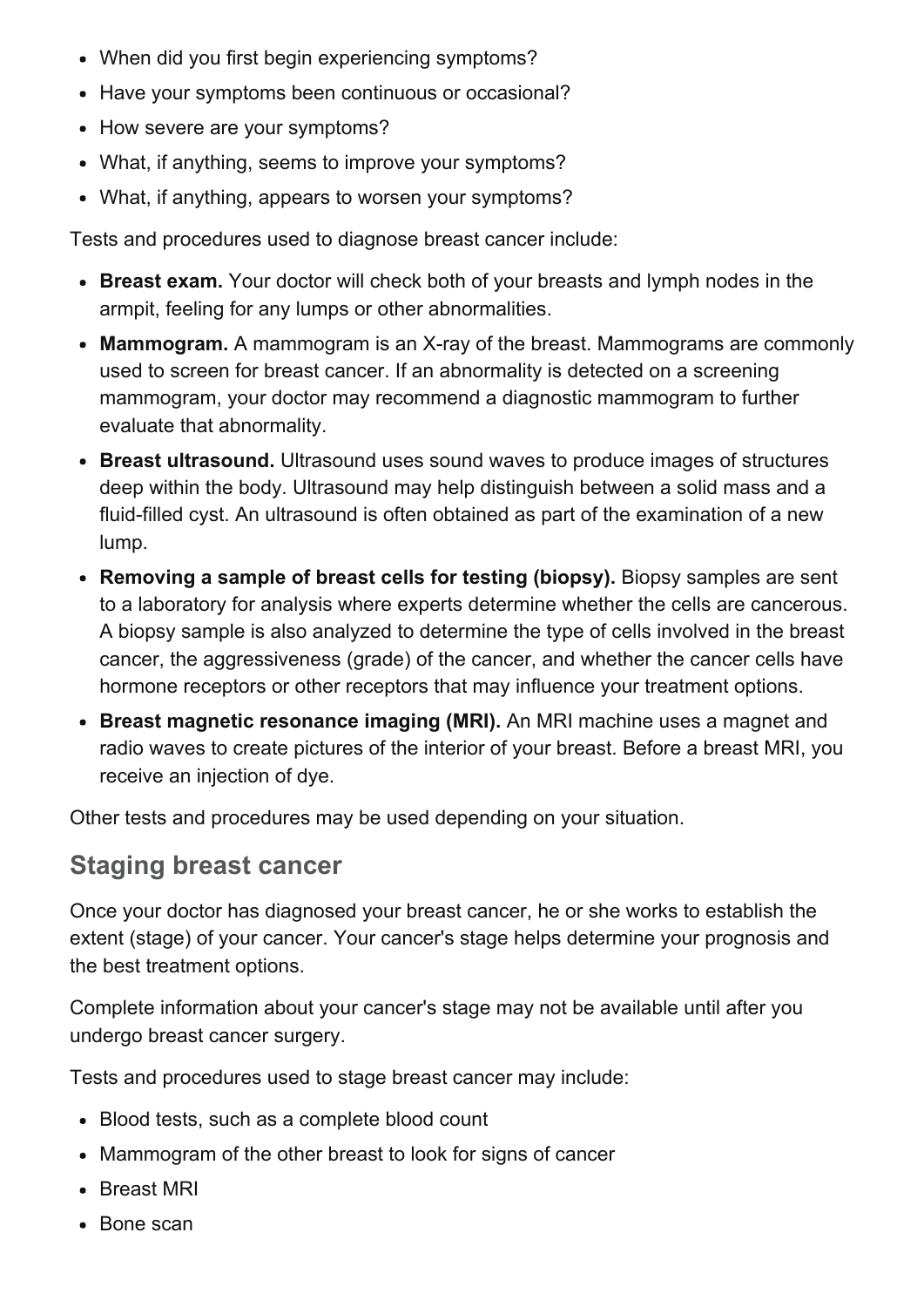- Computerized tomography (CT) scan
- Positron emission tomography (PET) scan

Not all women will need all of these tests and procedures. Your doctor selects the appropriate tests based on your specific circumstances and taking into account new symptoms you may be experiencing.

Breast cancer stages range from 0 to IV with 0 indicating cancer that is noninvasive or contained within the milk ducts. Stage IV breast cancer, also called metastatic breast cancer, indicates cancer that has spread to other areas of the body.

Your doctor determines your breast cancer treatment options based on your type of breast cancer, its stage and grade, size, and whether the cancer cells are sensitive to hormones. Your doctor also considers your overall health and your own preferences.

Most women undergo surgery for breast cancer and also receive additional treatment before or after surgery, such as chemotherapy, hormone therapy or radiation.

There are many options for breast cancer treatment, and you may feel overwhelmed as you make complex decisions about your treatment. Consider seeking a second opinion from a breast specialist in a breast center or clinic. Talk to other women who have faced the same decision.

#### Breast cancer surgery

Operations used to treat breast cancer include:

- Removing the breast cancer (lumpectomy). During lumpectomy, which may be referred to as breast-sparing surgery or wide local excision, the surgeon removes the tumor and a small margin of surrounding healthy tissue. Lumpectomy is typically reserved for smaller tumors.
- Removing the entire breast (mastectomy). Mastectomy is surgery to remove all of your breast tissue. Most mastectomy procedures remove all of the breast tissue the lobules, ducts, fatty tissue and some skin, including the nipple and areola (simple mastectomy).

In a skin-sparing mastectomy, the skin over the breast is left intact to improve reconstruction and appearance. Depending on the location and size of the tumor, the nipple may also be spared.

Removing a limited number of lymph nodes (sentinel node biopsy). To determine whether cancer has spread to your lymph nodes, your surgeon will discuss with you the role of removing the lymph nodes that are the first to receive the lymph drainage from your tumor.

If no cancer is found in those lymph nodes, the chance of finding cancer in any of the remaining lymph nodes is small and no other nodes need to be removed.

• Removing several lymph nodes (axillary lymph node dissection). If cancer is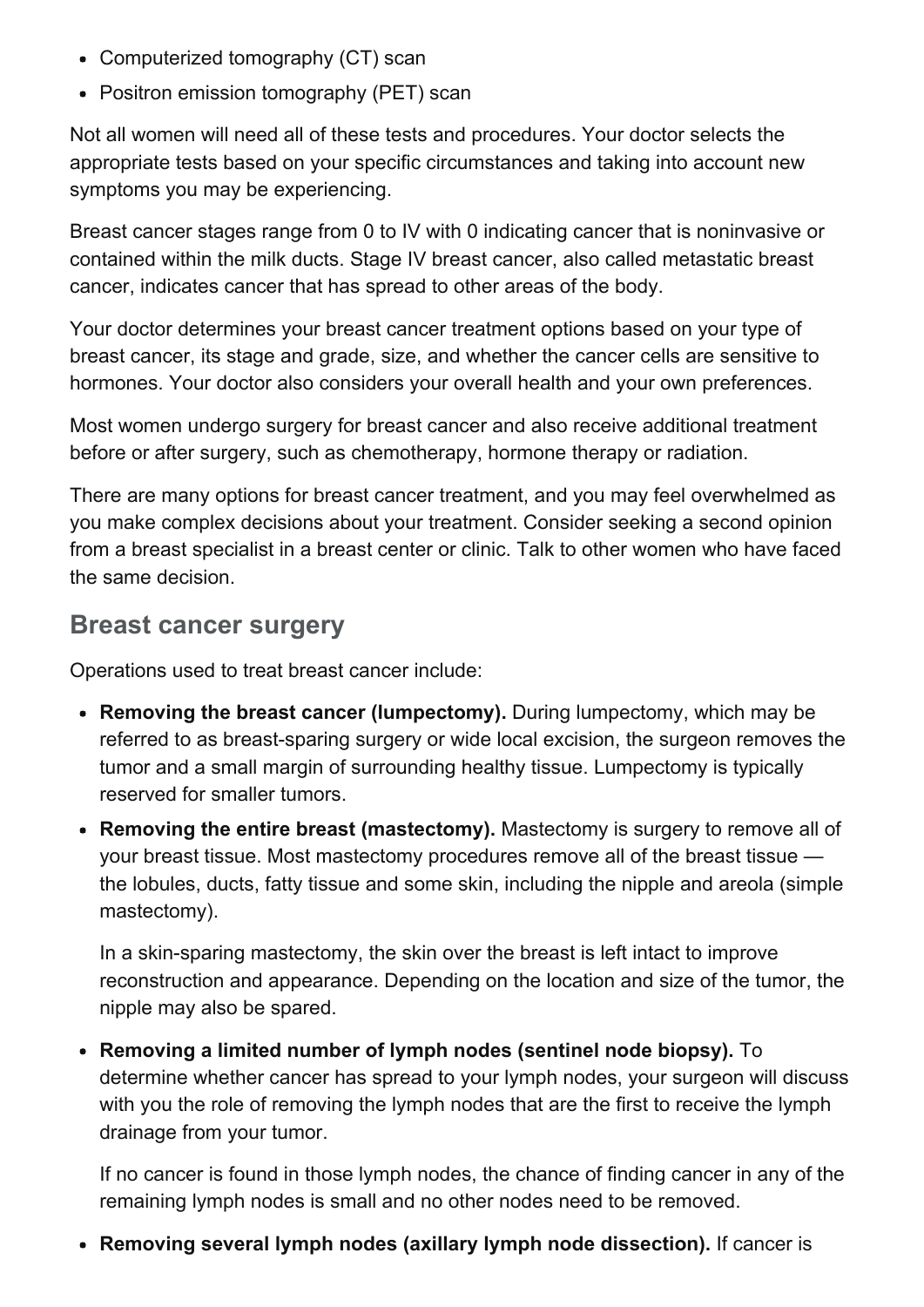found in the sentinel node, your surgeon will discuss with you the role of removing additional lymph nodes in your armpit.

• Removing both breasts. Some women with cancer in one breast may choose to have their other (healthy) breast removed (contralateral prophylactic mastectomy) if they have a very increased risk of cancer in the other breast because of a genetic predisposition or strong family history.

Most women with breast cancer in one breast will never develop cancer in the other breast. Discuss your breast cancer risk with your doctor, along with the benefits and risks of this procedure.

Complications of breast cancer surgery depend on the procedures you choose. Surgery carries a risk of bleeding and infection.

Some women choose to have breast reconstruction after surgery. Discuss your options and preferences with your surgeon.

Consider a referral to a plastic surgeon before your breast cancer surgery. Your options may include reconstruction with a breast implant (silicone or water-filled) or reconstruction using your own tissue. These operations can be performed at the time of your mastectomy or at a later date.

## Radiation therapy

Radiation therapy uses high-powered beams of energy, such as X-rays, to kill cancer cells. Radiation therapy is typically done using a large machine that aims the energy beams at your body (external beam radiation). But radiation can also be done by placing radioactive material inside your body (brachytherapy).

External beam radiation is commonly used after lumpectomy for early-stage breast cancer. Doctors may also recommend radiation therapy to the chest wall after mastectomy for larger breast cancers or cancers that have spread to the lymph nodes.

Side effects of radiation therapy include fatigue and a red, sunburn-like rash where the radiation is aimed. Breast tissue may also appear swollen or more firm. Rarely, moreserious problems may occur, such as damage to the heart or lungs or, very rarely, second cancers in the treated area.

## **Chemotherapy**

Chemotherapy uses drugs to destroy cancer cells. If your cancer has a high risk of returning or spreading to another part of your body, your doctor may recommend chemotherapy to decrease the chance that the cancer will recur. This is known as adjuvant systemic chemotherapy.

Chemotherapy is sometimes given before surgery in women with larger breast tumors. The goal is to shrink a tumor to a size that makes it easier to remove with surgery.

Chemotherapy is also used in women whose cancer has already spread to other parts of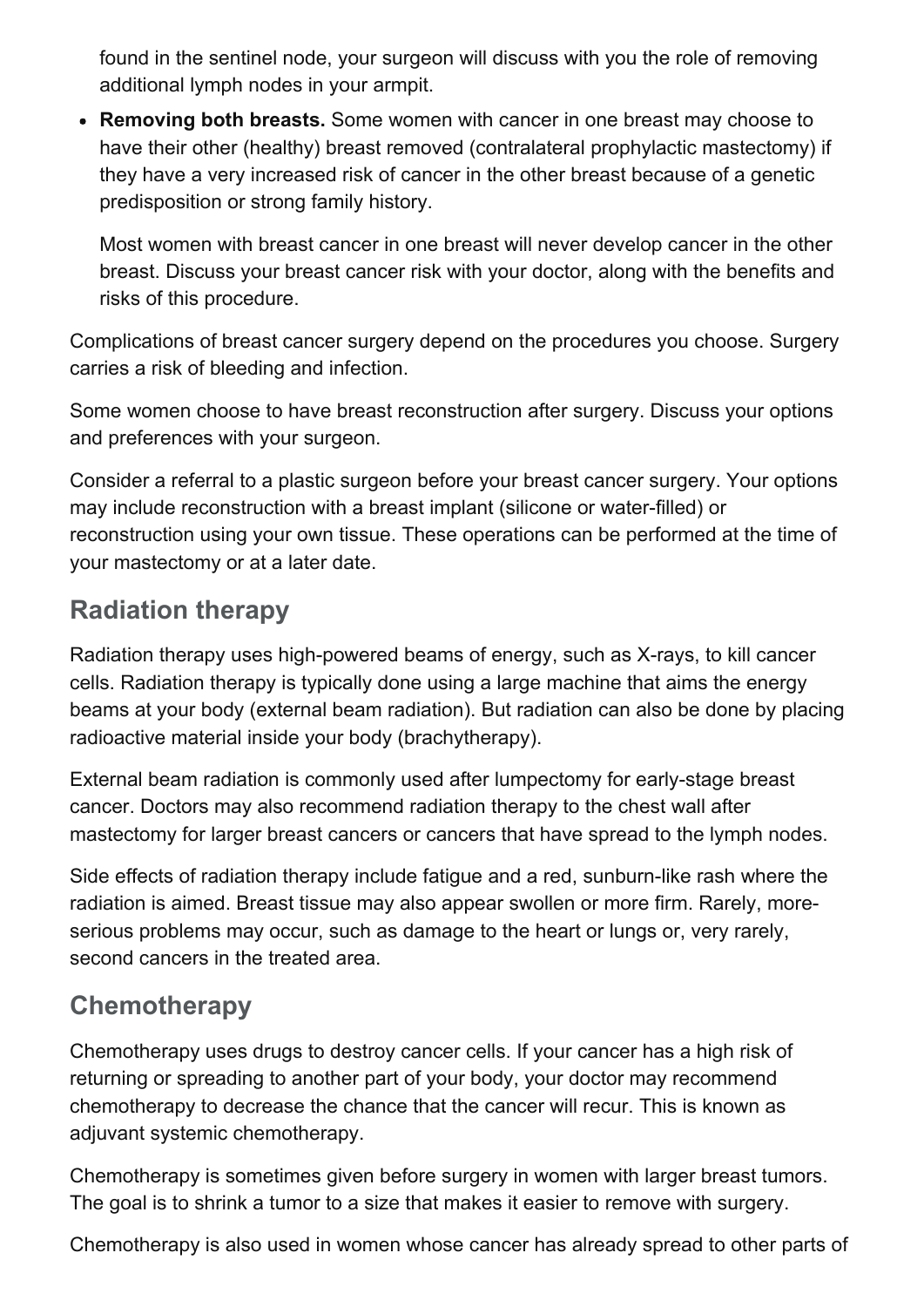the body. Chemotherapy may be recommended to try to control the cancer and decrease any symptoms the cancer is causing.

Chemotherapy side effects depend on the drugs you receive. Common side effects include hair loss, nausea, vomiting, fatigue and an increased risk of developing infection. Rare side effects can include premature menopause, infertility (if premenopausal), damage to the heart and kidneys, nerve damage, and, very rarely, blood cell cancer.

## Hormone therapy

Hormone therapy  $-$  perhaps more properly termed hormone-blocking therapy  $-$  is often used to treat breast cancers that are sensitive to hormones. Doctors sometimes refer to these cancers as estrogen receptor positive (ER positive) and progesterone receptor positive (PR positive) cancers.

Hormone therapy can be used after surgery or other treatments to decrease the chance of your cancer returning. If the cancer has already spread, hormone therapy may shrink and control it.

Treatments that can be used in hormone therapy include:

Medications that block hormones from attaching to cancer cells. Selective estrogen receptor modulator (SERM) medications act by blocking estrogen from attaching to the estrogen receptor on the cancer cells, slowing the growth of tumors and killing tumor cells.

SERMs include tamoxifen, raloxifene (Evista) and toremifene (Fareston).

Possible side effects include hot flashes, night sweats and vaginal dryness. Moresignificant risks include blood clots, stroke, uterine cancer and cataracts.

Medications that stop the body from making estrogen after menopause. Called aromatase inhibitors, these drugs block the action of an enzyme that converts androgens in the body into estrogen. These drugs are effective only in postmenopausal women.

Aromatase inhibitors include anastrozole (Arimidex), letrozole (Femara) and exemestane (Aromasin).

Side effects include hot flashes, night sweats, vaginal dryness, joint and muscle pain, as well as an increased risk of bone thinning (osteoporosis).

- A drug that targets estrogen receptors for destruction. The drug fulvestrant (Faslodex) blocks estrogen receptors on cancer cells and signals to the cell to destroy the receptors. Fulvestrant is used in postmenopausal women. Side effects that may occur include nausea, hot flashes and joint pain.
- Surgery or medications to stop hormone production in the ovaries. In premenopausal women, surgery to remove the ovaries or medications to stop the ovaries from making estrogen can be an effective hormonal treatment.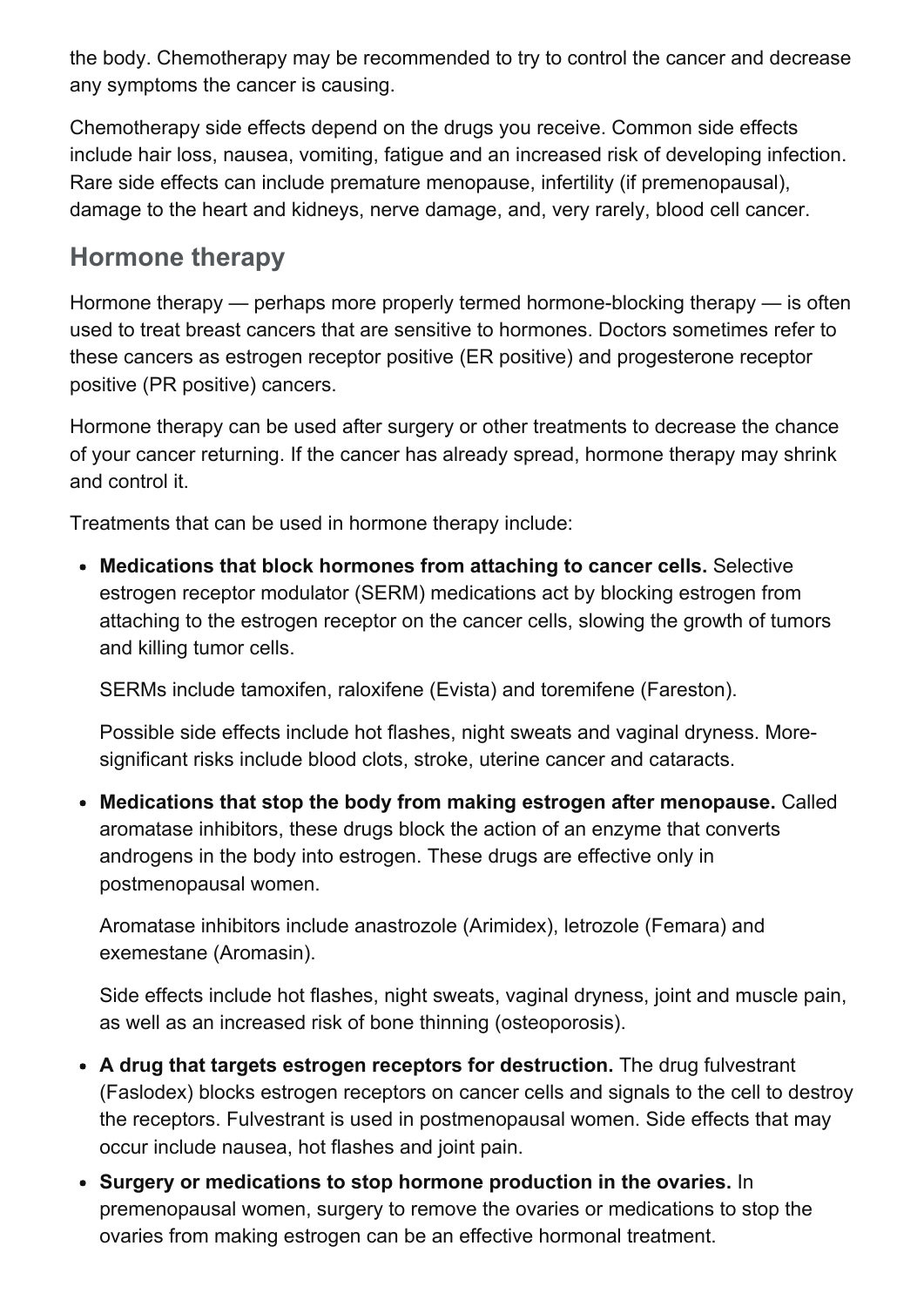## Targeted drugs

Targeted drug treatments attack specific abnormalities within cancer cells. Targeted drugs used to treat breast cancer include:

- Trastuzumab (Herceptin). Some breast cancers make excessive amounts of a protein called human growth factor receptor 2 (HER2), which helps breast cancer cells grow and survive. If your breast cancer cells make too much HER2, trastuzumab may help block that protein and cause the cancer cells to die. Side effects may include headaches, diarrhea and heart problems.
- Pertuzumab (Perieta). Pertuzumab targets HER2 and is approved for use in metastatic breast cancer in combination with trastuzumab and chemotherapy. This combination of treatments is reserved for women who haven't yet received other drug treatments for their cancer. Side effects of pertuzumab may include diarrhea, hair loss and heart problems.
- Ado-trastuzumab (Kadcyla). This drug combines trastuzumab with a cell-killing drug. When the combination drug enters the body, the trastuzumab helps it find the cancer cells because it is attracted to HER2. The cell-killing drug is then released into the cancer cells. Ado-trastuzumab may be an option for women with metastatic breast cancer who've already tried trastuzumab and chemotherapy.
- Lapatinib (Tykerb). Lapatinib targets HER2 and is approved for use in advanced or metastatic breast cancer. Lapatinib can be used in combination with chemotherapy or hormone therapy. Potential side effects include diarrhea, painful hands and feet, nausea, and heart problems.
- Bevacizumab (Avastin). Bevacizumab is no longer approved for the treatment of breast cancer in the United States. Research suggests that although this medication may help slow the growth of breast cancer, it doesn't appear to increase survival times.

No alternative medicine treatments have been found to cure breast cancer. But complementary and alternative medicine therapies may help you cope with side effects of treatment when combined with your doctor's care.

## Alternative medicine for fatigue

Many breast cancer survivors experience fatigue during and after treatment that can continue for years. When combined with your doctor's care, complementary and alternative medicine therapies may help relieve fatigue.

Talk with your doctor about:

- Gentle exercise. If you get the OK from your doctor, start with gentle exercise a few times a week and add more if you feel up to it. Consider walking, swimming, yoga or tai chi.
- Managing stress. Take control of the stress in your daily life. Try stress-reduction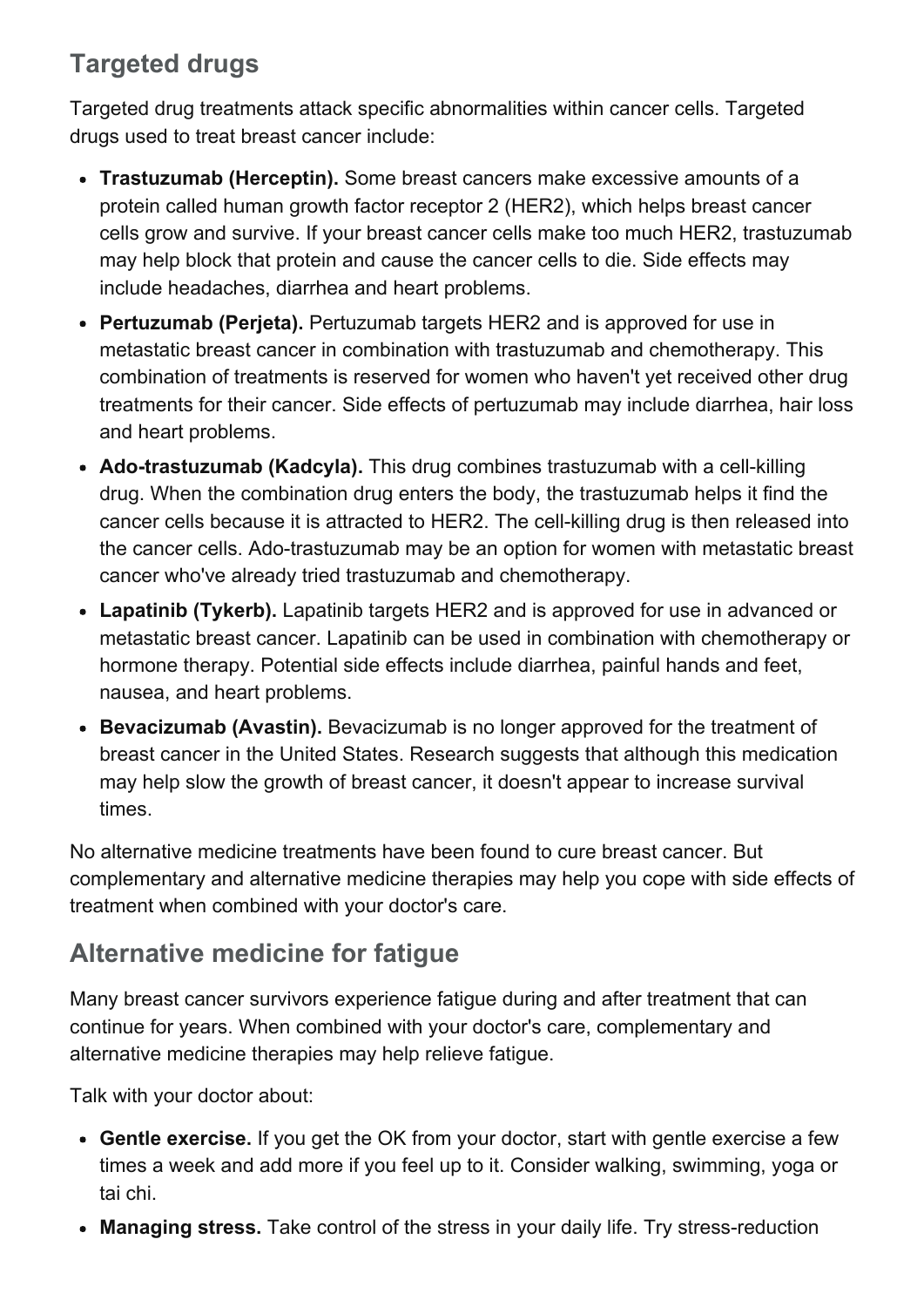techniques such as muscle relaxation, visualization, and spending time with friends and family.

Expressing your feelings. Find an activity that allows you to write about or discuss your emotions, such as writing in a journal, participating in a support group or talking to a counselor.

A breast cancer diagnosis can be overwhelming. And just when you're trying to cope with the shock and the fears about your future, you're asked to make important decisions about your treatment.

Every woman finds her own way of coping with a breast cancer diagnosis. Until you find what works for you, it might help to:

• Learn what you need to know about your breast cancer. If you'd like to know more about your breast cancer, ask your doctor for the details of your cancer — the type, stage and hormone receptor status. Ask for good sources of up-to-date information on your treatment options.

Knowing more about your cancer and your options may help you feel more confident when making treatment decisions. Still, some women may not want to know the details of their cancer. If this is how you feel, let your doctor know that, too.

- Talk with other breast cancer survivors. You may find it helpful and encouraging to talk to other women with breast cancer. Contact the American Cancer Society to find out about support groups in your area and online.
- Find someone to talk about your feelings with. Find a friend or family member who is a good listener, or talk with a clergy member or counselor. Ask your doctor for a referral to a counselor or other professional who works with cancer survivors.
- Keep your friends and family close. Your friends and family can provide a crucial support network for you during your cancer treatment.

As you begin telling people about your breast cancer diagnosis, you'll likely get many offers for help. Think ahead about things you may want help with, whether it's having someone to talk to if you're feeling low or getting help preparing meals.

• Maintain intimacy with your partner. In Western cultures, women's breasts are associated with attractiveness, femininity and sexuality. Because of these attitudes, breast cancer may affect your self-image and erode your confidence in intimate relationships. Talk to your partner about your insecurities and your feelings.

Making changes in your daily life may help reduce your risk of breast cancer. Try to:

Ask your doctor about breast cancer screening. Discuss with your doctor when to begin breast cancer screening exams and tests, such as clinical breast exams and mammograms.

Talk to your doctor about the benefits and risks of screening. Together, you can decide what breast cancer screening strategies are right for you.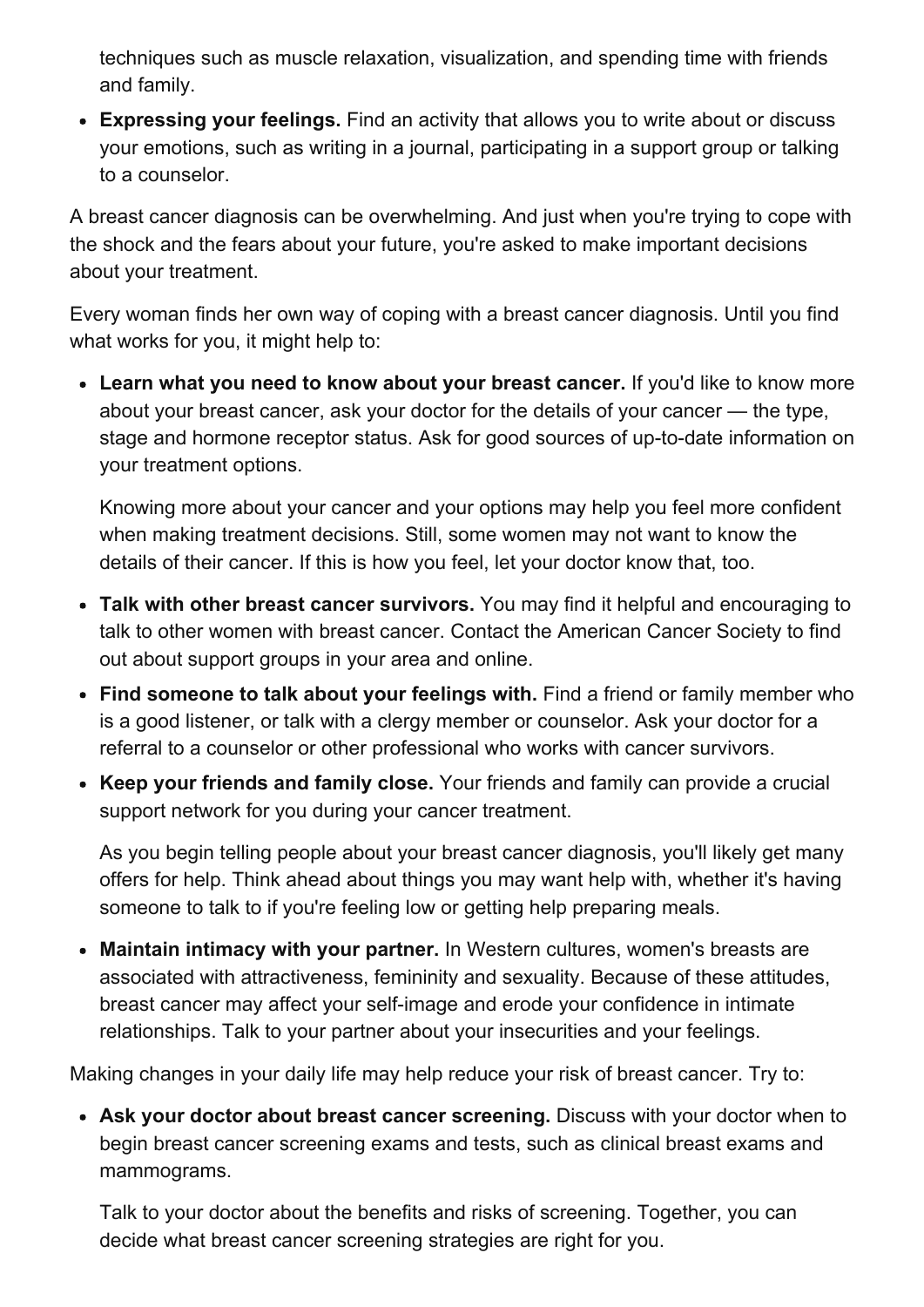• Become familiar with your breasts through breast self-exam for breast awareness. Women may choose to become familiar with their breasts by occasionally inspecting their breasts during a breast self-exam for breast awareness. If there is a new change, lumps or other unusual signs in your breasts, talk to your doctor promptly.

Breast awareness can't prevent breast cancer, but it may help you to better understand the normal changes that your breasts undergo and identify any unusual signs and symptoms.

- Drink alcohol in moderation, if at all. Limit the amount of alcohol you drink to less than one drink a day, if you choose to drink.
- Exercise most days of the week. Aim for at least 30 minutes of exercise on most days of the week. If you haven't been active lately, ask your doctor whether it's OK and start slowly.
- Limit postmenopausal hormone therapy. Combination hormone therapy may increase the risk of breast cancer. Talk with your doctor about the benefits and risks of hormone therapy.

Some women experience bothersome signs and symptoms during menopause and, for these women, the increased risk of breast cancer may be acceptable in order to relieve menopause signs and symptoms.

To reduce the risk of breast cancer, use the lowest dose of hormone therapy possible for the shortest amount of time.

• Maintain a healthy weight. If your weight is healthy, work to maintain that weight. If you need to lose weight, ask your doctor about healthy strategies to accomplish this. Reduce the number of calories you eat each day and slowly increase the amount of exercise.

## Breast cancer risk reduction for women with a high risk

If your doctor has assessed your family history and other factors and determined that you may have an increased risk of breast cancer, options to reduce your risk include:

• Preventive medications (chemoprevention). Estrogen-blocking medications may help reduce the risk of breast cancer. Options include tamoxifen and raloxifene (Evista). Aromatase inhibitors have shown some promise in reducing the risk of breast cancer in women with a high risk.

These medications carry a risk of side effects, so doctors reserve these medications for women who have a very high risk of breast cancer. Discuss the benefits and risks with your doctor.

• Preventive surgery. Women with a very high risk of breast cancer may choose to have their healthy breasts surgically removed (prophylactic mastectomy). They may also choose to have their healthy ovaries removed (prophylactic oophorectomy) to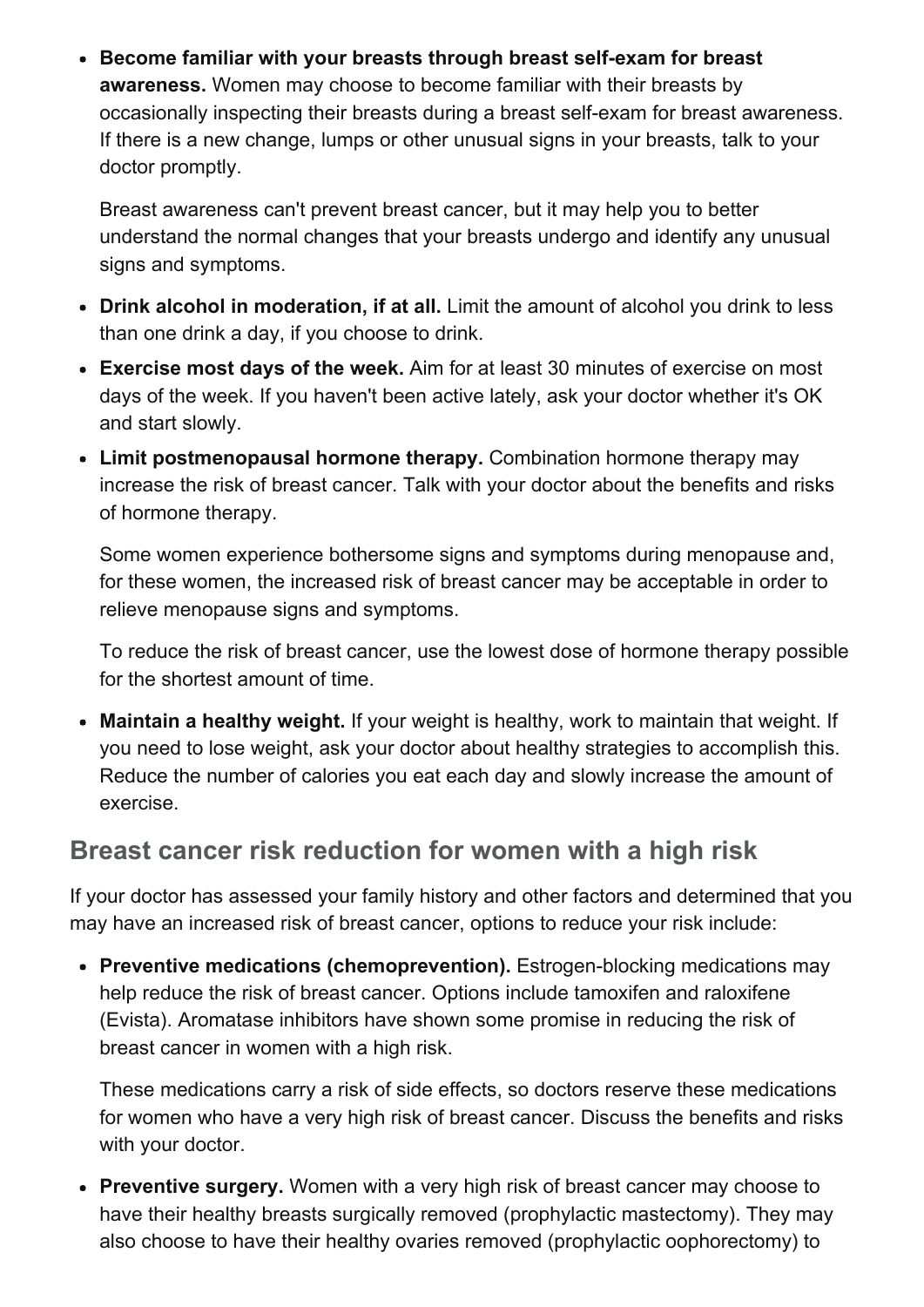reduce the risk of both breast cancer and ovarian cancer.

#### References

- 1. Breast cancer. Fort Washington, Pa.: National Comprehensive Cancer Network. http://www.nccn.org/professionals/physician\_gls/f\_guidelines.asp. Accessed June 19, 2014.
- 2. Townsend CM Jr, et al. Sabiston Textbook of Surgery: The Biological Basis of Modern Surgical Practice. 19th ed. Philadelphia, Pa.: Saunders Elsevier; 2012. https://www.clinicalkey.com. Accessed June 19, 2014.
- 3. Breast cancer treatment (PDQ). National Cancer Institute. http://www.cancer.gov/cancertopics/pdq/treatment/breast/Patient/page1/AllPages/Print. Accessed Oct. 6, 2014.
- 4. Leading new cancer cases and deaths 2014 estimates. American Cancer Society. http://www.cancer.org/research/cancerfactsstatistics/cancerfactsfigures2014/index. Accessed Aug. 20, 2014.
- 5. SEER stat fact sheet: Breast cancer. National Cancer Institute. http://seer.cancer.gov/statfacts/html/breast.html. Accessed Oct. 6, 2014.
- 6. Breast cancer prevention (PDQ). National Cancer Institute. http://www.cancer.gov/cancertopics/pdq/prevention/breast/Patient. Accessed Oct. 6, 2014.
- 7. What you need to know about breast cancer. National Cancer Institute. http://www.cancer.gov/cancertopics/wyntk/breast/page1. Accessed Oct. 6, 2014.
- 8. Hormone therapy for breast cancer. National Cancer Institute. http://www.cancer.gov/cancertopics/factsheet/Therapy/hormone-therapy-breast. Accessed Oct. 5, 2014.
- 9. Cancer-related fatigue. Fort Washington, Pa.: National Comprehensive Cancer Network. http://www.nccn.org/professionals/physician\_gls/f\_guidelines.asp. Accessed Aug. 20, 2014.
- 10. AskMayoExpert. Screening recommendations for asymptomatic women. Rochester, Minn.: Mayo Foundation for Medical Education and Research; 2014.
- 11. Faslodex (prescribing information). Wilmington, Del.: AstraZeneca; 2012. http://www.faslodex.com. Accessed Oct. 6, 2014.
- 12. Herceptin (prescribing information). South San Francisco, Calif.: Genentech, Inc.; 2014. http://www.herceptin.com. Accessed Oct. 6, 2014.
- 13. Perjeta (prescribing information). South San Francisco, Calif.: Genentech, Inc.; 2013. http://www.perjeta.com. Accessed Oct. 6, 2014.
- 14. Kadcyla (prescribing information). South San Francisco, Calif.: Genentech, Inc.; 2014. http://www.kadcyla.com. Accessed Oct. 6, 2014.
- 15. Tykerb (prescribing information). Research Triangle Park, N.C.: GlaxoSmithKline; 2013. http://www.tykerb.com. Accessed Oct. 6, 2014.
- 16. McDermott AM, et al. Surgeon and breast unit volume-outcome relationships in breast cancer surgery and treatment. Annals of Surgery. 2013;258:808.
- 17. Moynihan TJ (expert opinion). Mayo Clinic, Rochester, Minn. Oct. 10, 2014.